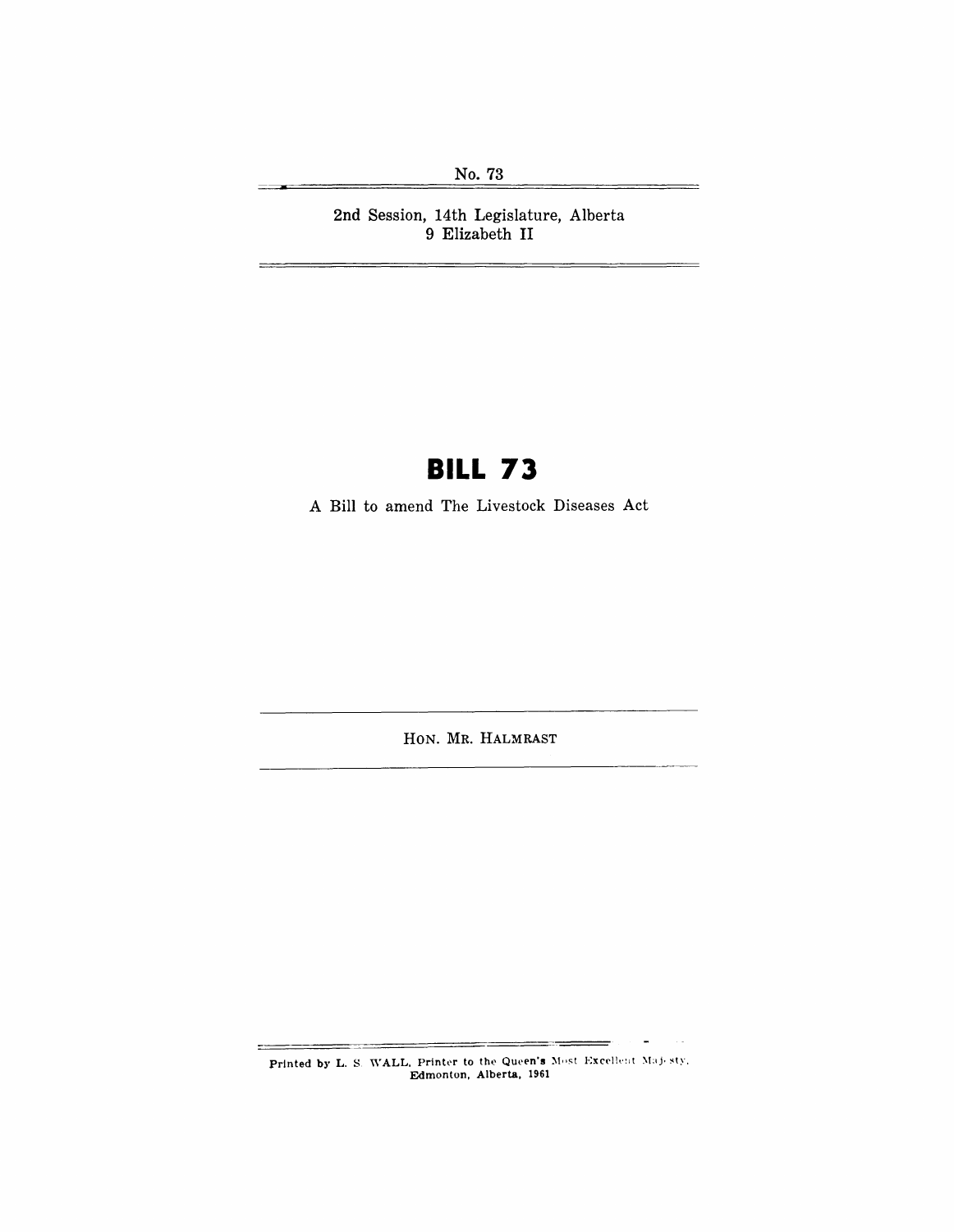Explanatory **Note** 

2. 3a. The Lieutenant Governor in Council is given authority to make regulations governing slaughterhouses within Provincial jurisdiction to ensure that slaughtering is carried out humanely.

3b. Authority is given to make regulations relating to the sale of veterinary medicines.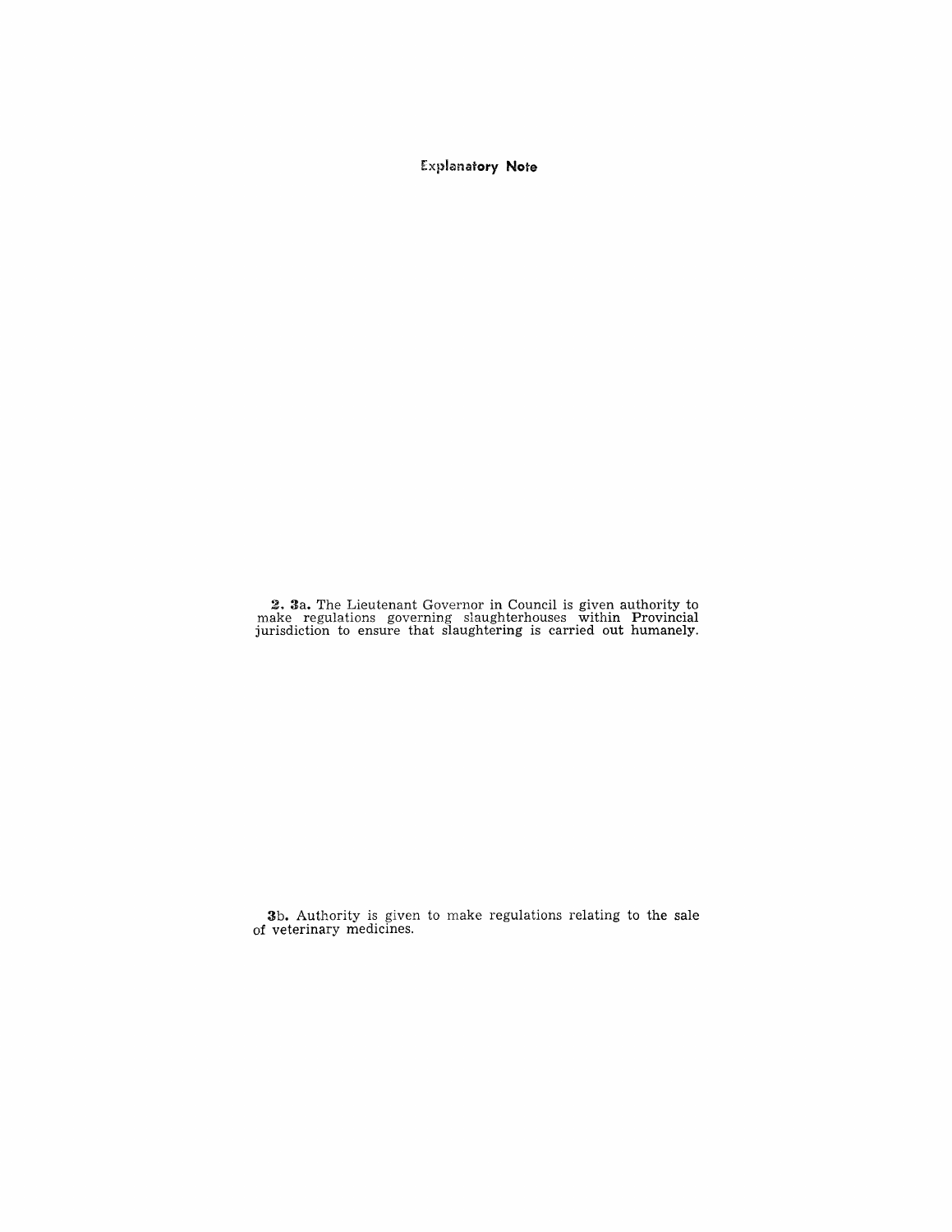### **BILL**

#### No. 73 of 1961

An Act to amend The Livestock Diseases Act

#### *(Assented to* , 1961)

**HER MAJESTY, by and with the advice and consent of** the Legislative Assembly of the Province of Alberta, enacts as follows:

*1. The Livestock Diseases Act,* being chapter 182 of the Revised Statutes, is hereby amended.

**2.** The following sections are added immediately after section 3:

*3a.* (1) In this section "slaughterhouse" means any place in which livestock is killed and its flesh prepared for sale or for use as food.

(2) The Lieutenant Governor in Council may make regulations:

- (a) respecting the manner of, and methods and devices to be employed in, the slaughter of livestock at a slaughterhouse;
- (b) providing for the licensing of slaughterhouses;
- $(c)$  prohibiting the operation of unlicensed slaughterhouses.

*3b.* The Lieutenant Governor in Council may make regulations

- $(a)$  prescribing the conditions under which persons other than pharmaceutical chemists or veterinary surgeons may sell medicines for the diseases of livestock,
- (b) providing for the lieensing of persons to sell such medicines,
- $(c)$  defining the medicines that may be sold by a person holding such a licence, and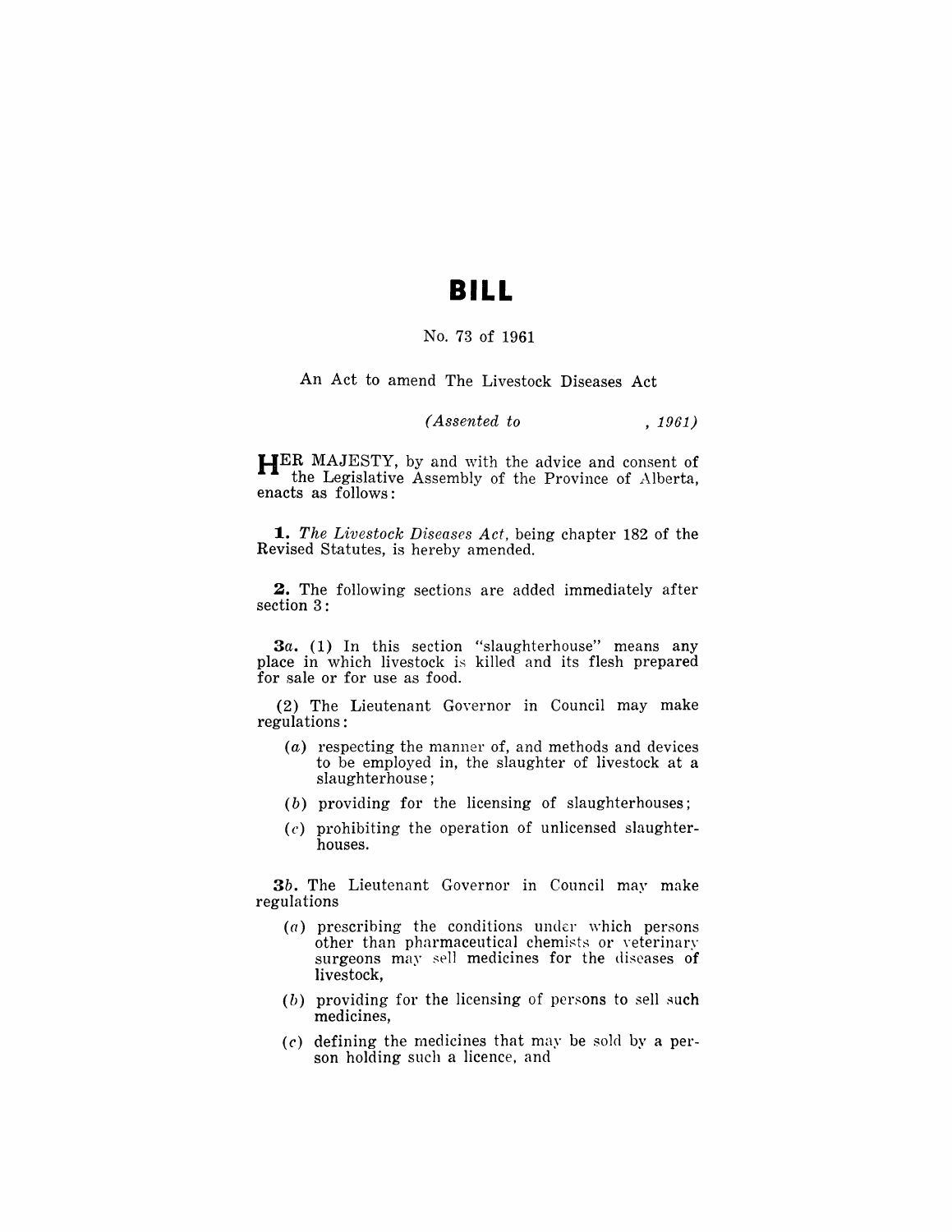**3.** Commencement of Act.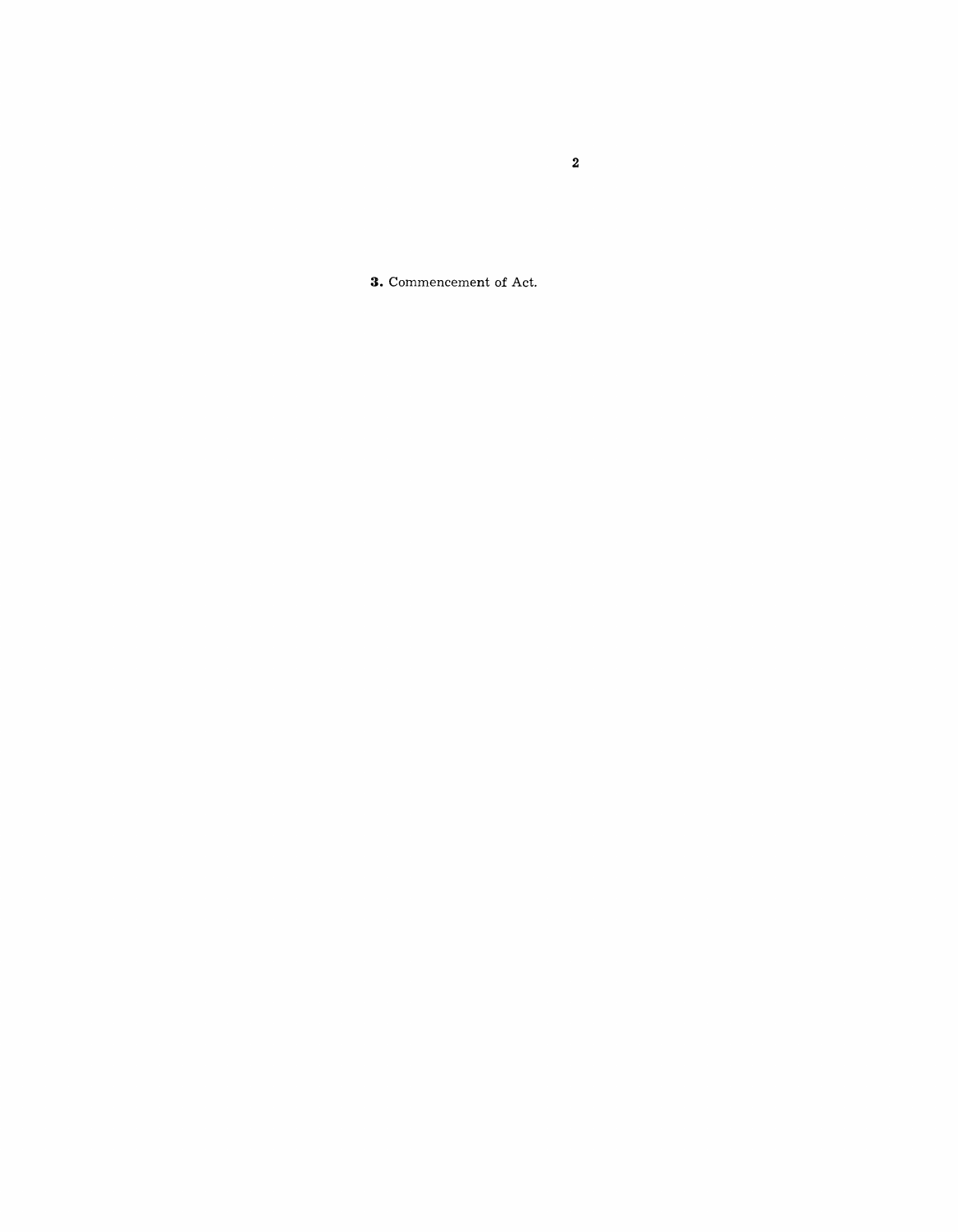(d) prescribing the manner in which such medicines are to be handled,

and a person so licensed may sell such medicines in accordance with the regulations notwithstanding anything contained in *The Pharmaceutical Association Act.* 

**3.** This Act comes into force on the day upon which it is assented to.